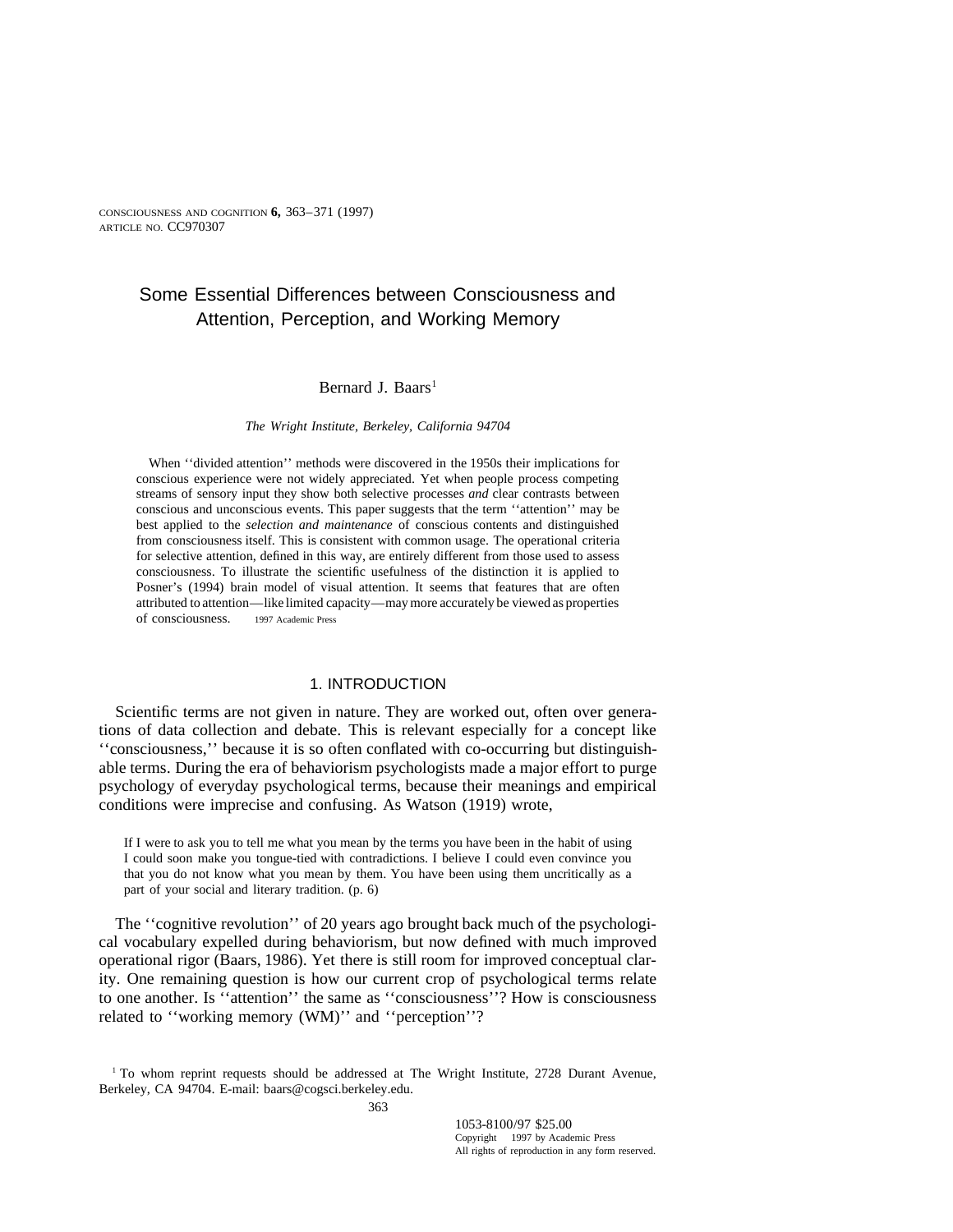### 2. THE DIFFERENCE BETWEEN ATTENTION AND CONSCIOUSNESS

English makes a clear distinction between ''looking'' and ''seeing,'' ''listening'' and ''hearing,'' and ''touching'' and ''feeling.'' The first word of each pair describes a way of *gaining access to* a conscious perceptual experience (looking, listening, touching), while the second refers to the resulting experience itself (seeing, hearing, feeling). We use the first verb of each pair in order to become conscious of the second: We *look* in order to *see; listen* in order to *hear,* and *touch* in order to *feel.* The distinction is between selecting an experience and being conscious of the selected event. In everyday language, the first word of each pair involves attention; the second involves consciousness.

It seems that common sense conceives of attention as something more obviously active and controllable than consciousness, while consciousness itself seems to be viewed as a receptive taking in of information from the world. It is as if attention resembles selecting a desired television program, and consciousness is what appears on screen. In point of scientific fact, consciousness all by itself is profoundly active, as shown by the brain processes associated with it (e.g., Leopold & Logothetis, 1996). Yet the attention/consciousness distinction embodies the insight that there are *access control mechanisms* that determine what will or will not become conscious.

Eye movements provide a concrete example. The human brain comes equipped with an extensive set of mechanisms to control the direction of gaze. That system is essential, because our conscious experience of a visual scene is built up over many small, very local eye fixations. Each foveal fix captures only a tiny patch of the visual field, subtending a few degrees of visual arc. To become conscious with high resolution of an ordinary scene, the visual brain must integrate many of those local fixations into a single, stable, meaningful whole. It is therefore essential that each fixation be aimed accurately at the most informative targets in the visual field.

But eye movement control is plainly *not* the same as visual consciousness. Not only do the brain regions for these tasks differ, they are conceptually as different as night and day. Eye movements *select* certain regions of a visual scene for detailed analysis, while color perception, edge detection, motion analysis, and the like go to build up a certain conscious visual experience. We move our eyes *in order to* see something; the result of a selective movement is a particular conscious sight.

This point generalizes to selective operations across the board. If attention is broadly defined as those operations that select and maintain conscious events, we can apply that definition to selective mechanisms in all sensory modalities, to memory operations, to the ''mind's eye,'' and even to language and thought. Attentional mechanisms may be said to select conscious events in all these domains.

### *2.1. Operational Distinctions between Attention and Consciousness.*

Selective attention and consciousness are distinct operationally as well. Attentional operations include instructions to attend and disattend, effortful control of attention against competing input, and experimental manipulations of attentional selection priorities, by means of electric shock conditioning, for example. All these operations influence the likelihood of selection of certain experiences. There are also uncon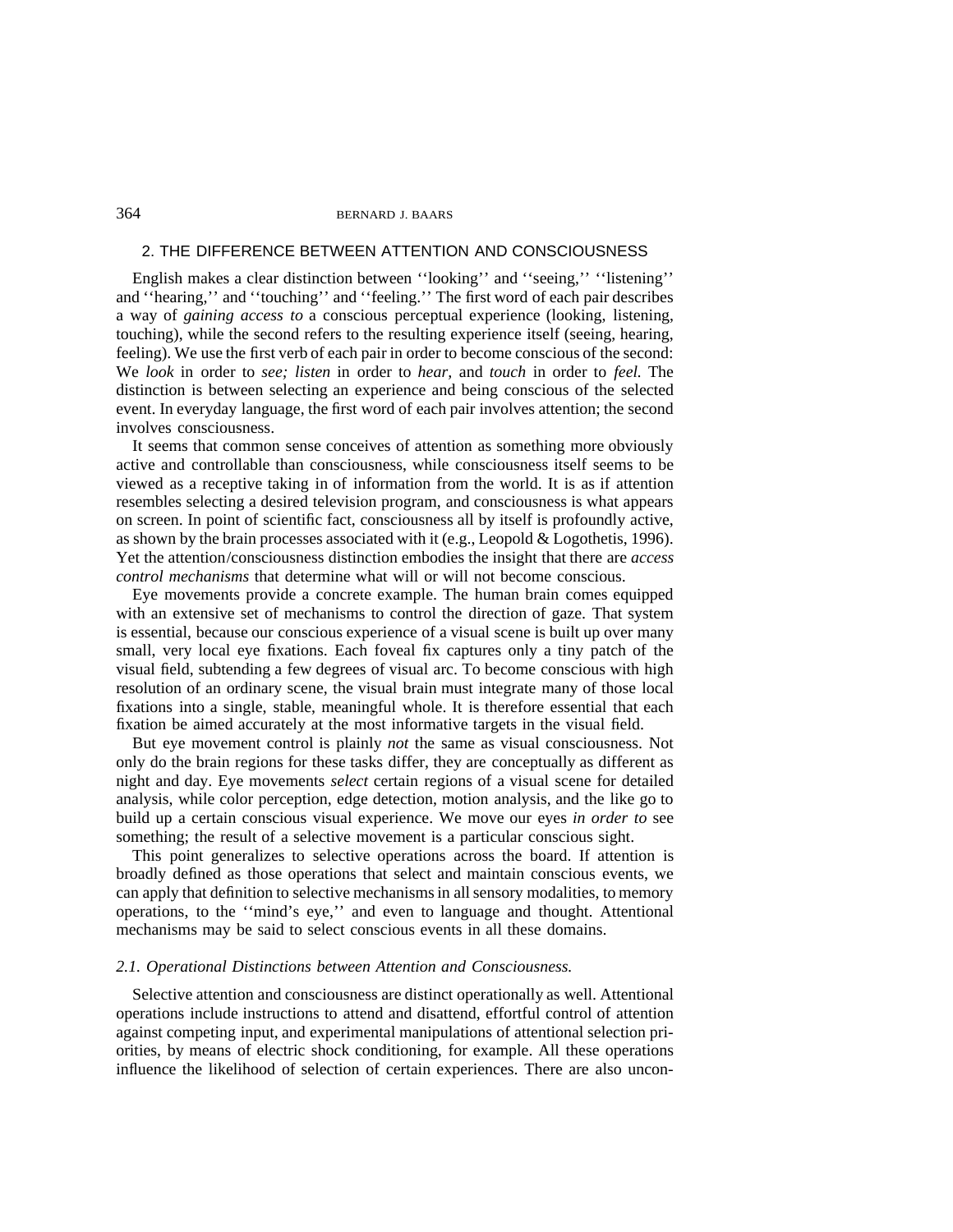scious selective operations, such as the unwanted dominance of word-meaning over word-color in the Stroop effect.

In contrast, our most obvious index of consciousness involves people describing their experiences in some verifiable way, under conditions that maximize accuracy. This index has pros and cons, like any other. The traditional term ''verbal report'' is actually rather misleading. Verbal report seems to suggest a visible, physical act, as if the essential thing is the movements of jaw and lips and vocal cords. It is focused on the behavior. I would rather call it *experiential report,* just to be completely honest about the fact that it *is* always a claim about our experience; that is how people understand it, and when scientists adopt a first-person perspective, that is how we understand it too. Whole fields such as perception and psychophysics depend upon experiential reports and have for a hundred years. They have led to impressive scientific results. Almost everything we know about sensory processes, imagery, and immediate memory is based on this evidence, which is entirely different from the evidence for selective attention described above.

Conscious experiences can be reported in many ways. We can use speech or writing, sign language, pointing, even an expressive roll of the eyes. These are all voluntary, communicative acts that are used to report conscious contents. For instance, voluntary eye movements were the behavioral index of choice in the remarkable discovery of lucid dreaming by Stephen LaBerge, William Dement, and colleagues at Stanford University (LaBerge, Nagel, Dement, & Zarcone, 1981). In dreams incoming sensory events are largely blocked and voluntary muscles are mostly paralyzed, except for the eye and breathing muscles, which are free to move. LaBerge and Dement were the first to show that dreamers can signal their awareness of a tone by way of voluntary eye movements. Given an auditory signal, subjects in REM sleep can move their eyes intentionally back and forth several times, count to 10, and then signal the end of the interval with another set of eye movements. This remarkable ability supports the hypothesis that dreaming involves a kind of conscious state.

Any agreed-upon voluntary action can signal a particular conscious experience. Verbal report is not necessary. In daily life we can comment on a television program, for example, with an exasperated glance, a grunt of boredom, or simple rapt attention. These actions communicate aspects of our experience as surely as verbal descriptions do.

In sum, we routinely infer the existence of particular conscious experience, when:

(a) it can be communicated through some voluntary signal;

- (b) it can be verified;
- (c) it is claimed to be conscious, whether explicitly or not; and
- (d) reporting conditions are optimal.

Again, the empirical criteria for attention are entirely different.<sup>2</sup>

<sup>2</sup> One source of possible confusion involves the fact that conscious contents can trigger selective attention as well. This is traditionally called ''voluntary attention'' and includes everyday examples such as decisions to attend to a difficult topic or task, or instructions to attend to an experimental stimulus. Thus consciousness interacts with attentional processes in two directions. Notice, however, that even in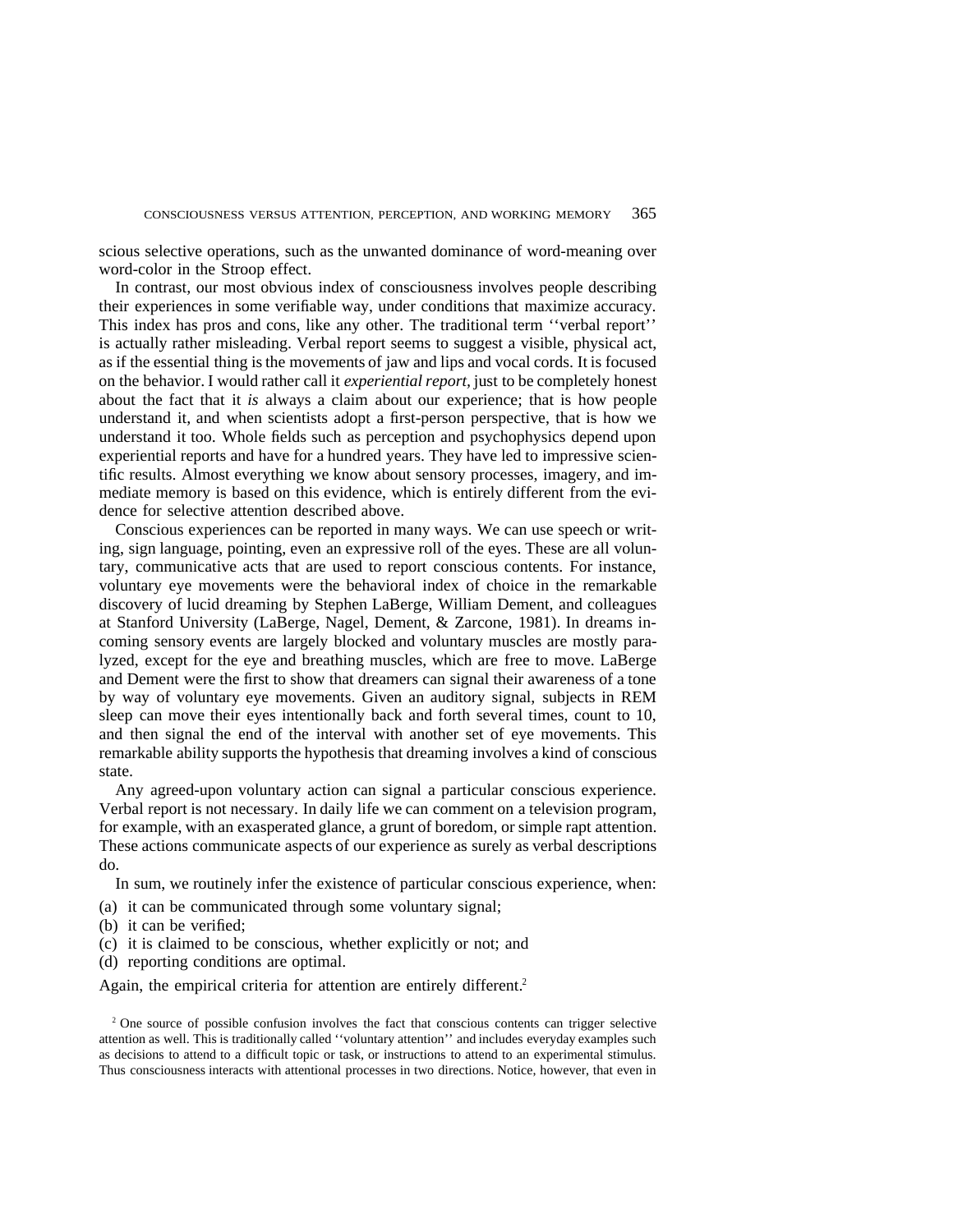#### 366 BERNARD J. BAARS

| Associated with consciousness |                                                           | Associated with unconsciousness                              |  |
|-------------------------------|-----------------------------------------------------------|--------------------------------------------------------------|--|
|                               | 1. Explicit learning and memory                           | 1. Implicit learning and memory                              |  |
|                               | 2. Immediate memory                                       | 2. Long-term memory                                          |  |
|                               | 3. Novel, informative, and significant stimuli            | 3. Routine, predictable, and nonsignificant<br>stimuli       |  |
|                               | 4. Attended input                                         | 4. Nonattended input                                         |  |
|                               | 5. Focal contents                                         | 5. Fringe events (feelings of familiarity,<br>knowing, etc.) |  |
|                               | 6. Declarative memory                                     | 6. Procedural memory                                         |  |
|                               | 7. Supraliminal stimulation                               | 7. Subliminal stimulation                                    |  |
|                               | 8. Effortful processes                                    | 8. Spontaneous/automatic processes                           |  |
|                               | 9. Remembering                                            | 9. Knowing                                                   |  |
|                               | 10. Available information                                 | 10. Unavailable information                                  |  |
|                               | 11. Strategic control                                     | 11. Automatic control                                        |  |
|                               | 12. Terminal strings in implicit learning                 | 12. Inferred structure in implicit learning                  |  |
|                               | 13. Intact reticular formation and intralaminar<br>nuclei | 13. Damaged reticular formation and intralami-<br>nar nuclei |  |
|                               | 14. Rehearsed item in working memory                      | 14. Unrehearsed items in working memory                      |  |
|                               | 15. Wakefulness and dreams (rapid EEG)                    | 15. Deep sleep, coma, sedation (slow EEG)                    |  |
|                               | 18. Explicit inferences                                   | 18. Automatic inferences                                     |  |
|                               | 19. Episodic memory                                       | 19. Semantic memory                                          |  |
|                               | 20. Autonoetic memory (Tulving)                           | 20. Noetic memory                                            |  |
|                               |                                                           |                                                              |  |

Widely Studied Polar Terms Involving Conscious and Unconscious Processes

#### *2.2. Treating Consciousness as a Variable*

Consciousness as a variable of interest can be studied most directly by comparing closely matched conscious and unconscious processes.3 Table 1 shows 20 matched conditions that are currently seeing intense scientific exploration. These polar pairs naturally fall into two large groups that can be labeled ''conscious'' and ''unconscious;'' yet the relevance of these 20 standard polarities to the foundation issue of consciousness is not always made clear. I have called such very close paired comparisons "contrastive analysis," based on a direct analogy to linguistic methods (Baars, 1983, 1988, 1996). Contrastive analysis is of course a generalization of the experimental method, allowing us to treat consciousness as an empirical variable. Any

the case of conscious experimental instructions, the detailed process of selection and maintenance of conscious focus is largely unconscious.

<sup>3</sup> We need unconscious comparison conditions to study conscious *as such.* Unconscious processes can be reliably established when some known event: (a) is claimed not to be conscious and (b) cannot be reported or acted on, (c) even under optimal reporting conditions, but (d) whose presence can nevertheless be verified.

By this definition, automatic processes are unconscious, as are blindsight, unattended information, subliminal priming, the details of sentence analysis, and so on. There is again a good fit between this definition and existing scientific practice. If we hold a pair of scissors before the eyes of blindsight patients, they would claim not to see anything, yet they might be able to reach for the scissors with thumb and forefinger extended to insert into the scissor loops. Thus we can verify that some part of the visual brain knows about the scissors, though the patient disclaims any direct perceptual knowledge. There is a dissociation between what the brain knows and what the patient claims to experience.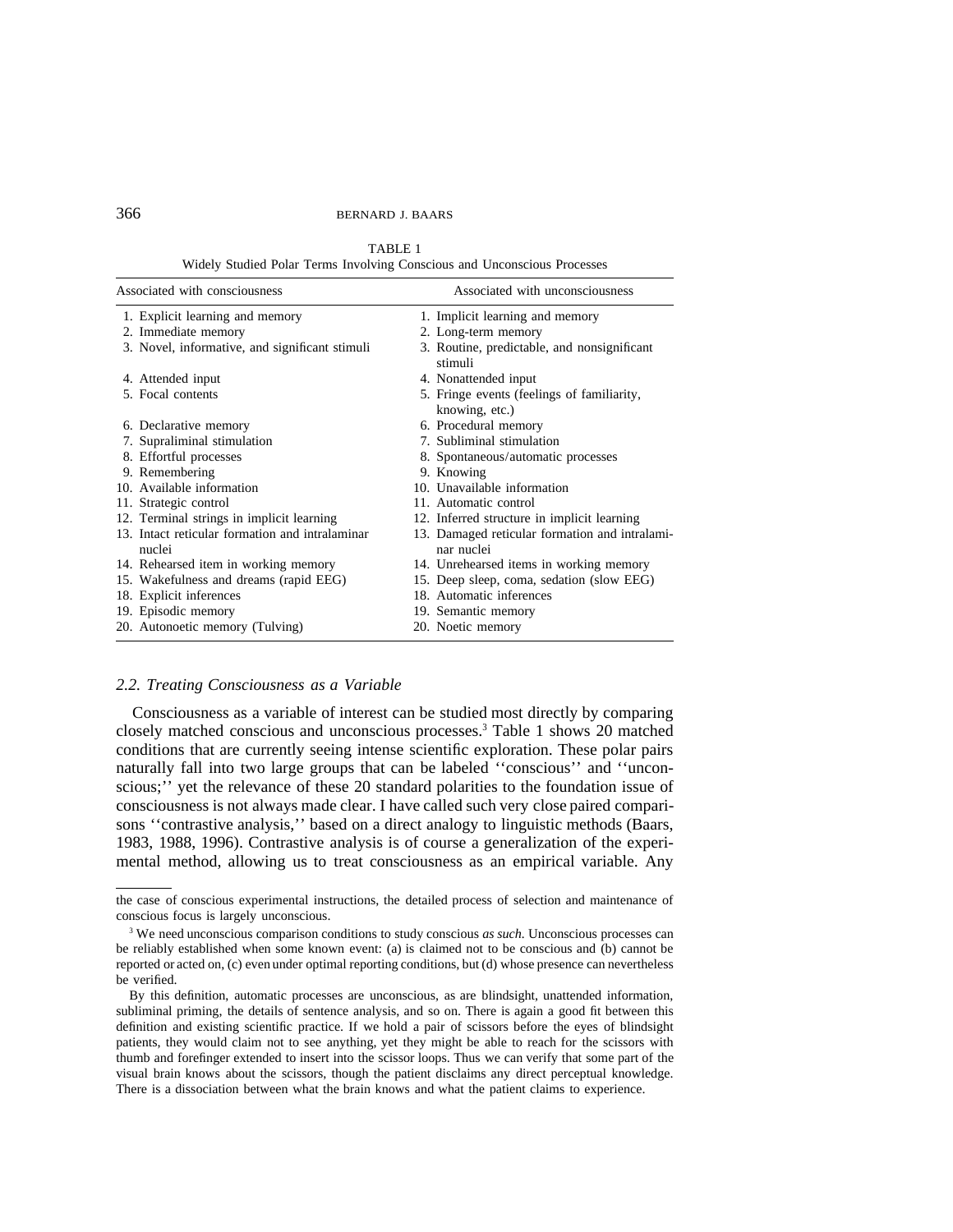adequate theory of consciousness must account for the full set of contrastive pairs, which is quite large. Theoretical claims about consciousness are therefore highly circumscribed by robust and reliable evidence.

# *2.3. Applying the Distinction: Conscious vs. Selective Components of Posner's Visual Attentional Network*

To illustrate the distinction between consciousness and attention in scientific practice, we can reinterpret Posner's ''visual attentional network'' in terms of its attentional and experiential aspects (Posner, 1994; Posner & Raichle, 1994). Based on a variety of experiments using PET scans, lesion studies, and other means, Posner has amassed a good deal of evidence from PET scans and other sources, indicating that several locations in the cortex are closely involved in visual attention, broadly defined. Can we usefully distinguish between the conscious and the selective components of Posner's network? The answer is quite easy. The selective attention/conscious-experience distinction is in fact articulated in Posner's work, though the term attention is used both for selection and as an umbrella term to denote the entire project. Thus Posner (1994, p. 7399) writes that the first working assumption of the cognitive neuroscience of attention is that ''There exists an attentional system of the brain that is anatomically separate from various data-processing systems that can be activated passively by visual and auditory input.'' Note that the latter are usually thought to involve visual and auditory consciousness. The attentional system is therefore separated from consciousness from the very start. It carries out at least three functions, ''orienting to sensory stimuli, particularly locations in visual space; detecting target events, including ideas stored in memory; and maintaining the alert state.'' Again, at least the first two functions appear to be selective in nature.

''Switching visual attention'' is clearly a selective act, which Posner associates with parietal cortex acting via the pulvinar nucleus. The effect of attentional switching is to amplify the firing rate of sensory neurons, those that are ultimately experienced consciously. Others have suggested that temporal coordination of the increased firing rate is also necessary for conscious sensory experience.

A second system involves ''executive attention.''2 Executive control over selective processes involves the anterior portion of the cingulate gyrus, with other frontal cortical input. This is traditionally called ''voluntary attention,'' because it may involve, for example, instructions to attend to a particular target, or to particular aspects of a target, like its color, shape, or location. This attentional system is also quite separate from brain areas supporting sensory consciousness.

It is the visual projection areas in occipital and ventral temporal cortex that most persuasively support visual consciousness itself. There are four sources of evidence for this claim. First, when the first visual projection area (area V1) is lost, people report a loss of visual conscious experience, though they can still accurately ''guess'' the objects that their eyes are looking at. This is the famous case of blindsight that has been studied by a number researchers for many years (e.g., Weiskrantz, 1986; Stoerig and Cowey, 1989). In addition, selective damage to higher visual areas results in loss of other specific levels of conscious experience, such as motion perception, color, and face recognition. However, only V1 seems to subserve the entire conscious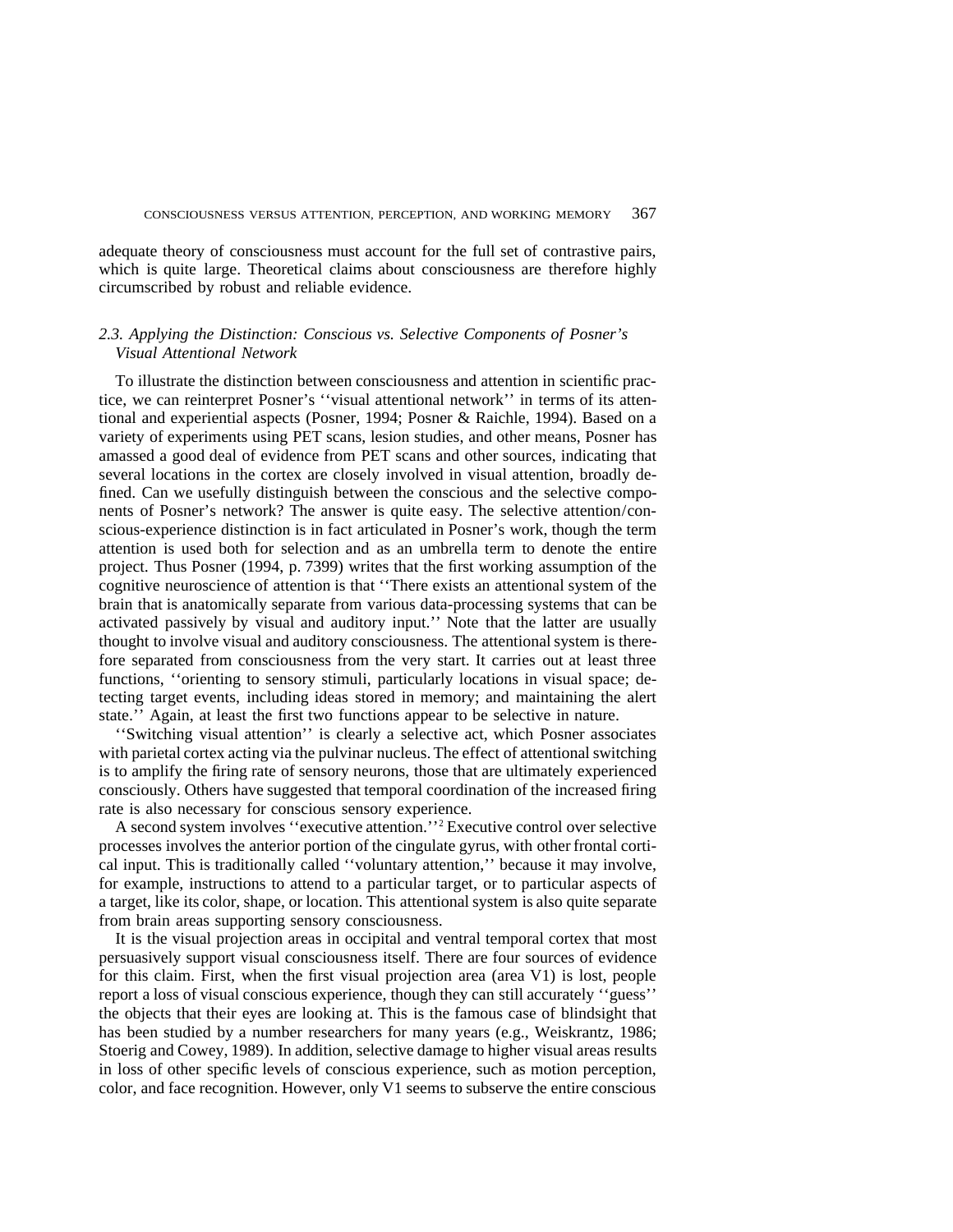aspect of vision, distinct from unconscious visual processes. Second, when the early visual areas are stimulated by a low current, people report conscious visual flashes (phosphenes); stimulation elsewhere does not show this effect. Third, when people are conscious of a visual object, we can now see the early visual areas ''light up'' in brain scans, indicating a distinct, local increase in neural activity (Posner & Raichle, 1994, p. 71). Finally, groups of single cells in visual cortex closely track the conscious flow of visual stimulation in a binocular rivalry task at levels V1, V2, V4, and MT. The unconscious flow also evokes neural firing, but the two streams of information can be tracked separately from each other (Logothetis & Schall, 1989; Leopold & Logothetis, 1996). Together these four sources of evidence support the hypothesis that the early visual projection areas are critical for visual consciousness. None of these facts apply to the other attentional areas described by Posner and colleagues.

We could not make sense of these findings without making a clear distinction between attention and consciousness. It is a distinction that fits common sense as well as a large body of scientific findings. And now we know it also fits recent findings based on brain anatomy and physiology.

# *2.4. Does ''Limited Capacity'' Apply to Consciousness or Attention?*

Consciousness is widely viewed as one aspect of the limited-capacity system, which also includes attention, immediate memory, and voluntary control. Limited capacity mechanisms constitute the interface between the brain and the world, and they can be contrasted with the unlimited capacity of memory systems and other unconscious knowledge sources, and indeed the vast capacity of the brain itself. The case can be made that the core limits on this system are specifically due to the fundamental features of consciousness. Thus the most distinctive aspects of human information processing may be due to consciousness rather than other commonly associated constructs.

That point is easily made with respect to selective attention, if we follow the distinction made above between attention as a selective capacity and consciousness as an experiential one. Selective mechanisms can be quite unconscious, and there is no reason to think that they are constrained by the classic seven plus or minus two limits on immediate memory. At any single moment selective control of conscious contents is influenced by a host of factors, motivational, memory-based, environmental, sensory, orienting habits, personal and biological relevance, etc. In neural terms, the vast number of regions that can influence eye movement control (as one concrete example of a selective system) suggests multiple simultaneous constraints. In contrast, each of the seven plus or minus two items of classical short-term memory is immediately available to consciousness. Considerations like this suggest that the real capacity constraints may be on conscious contents. From a perceptual point of view, in fact, we are limited not to seven, but to only a single, coherent stream of perceptual information at any given moment.

### 3. A DISTINCTION BETWEEN CONSCIOUSNESS AND WORKING MEMORY

If we can tease out attentional mechanisms from conscious mechanisms, what about working memory? Baddeley (1992) recently wrote that ''. . . any model of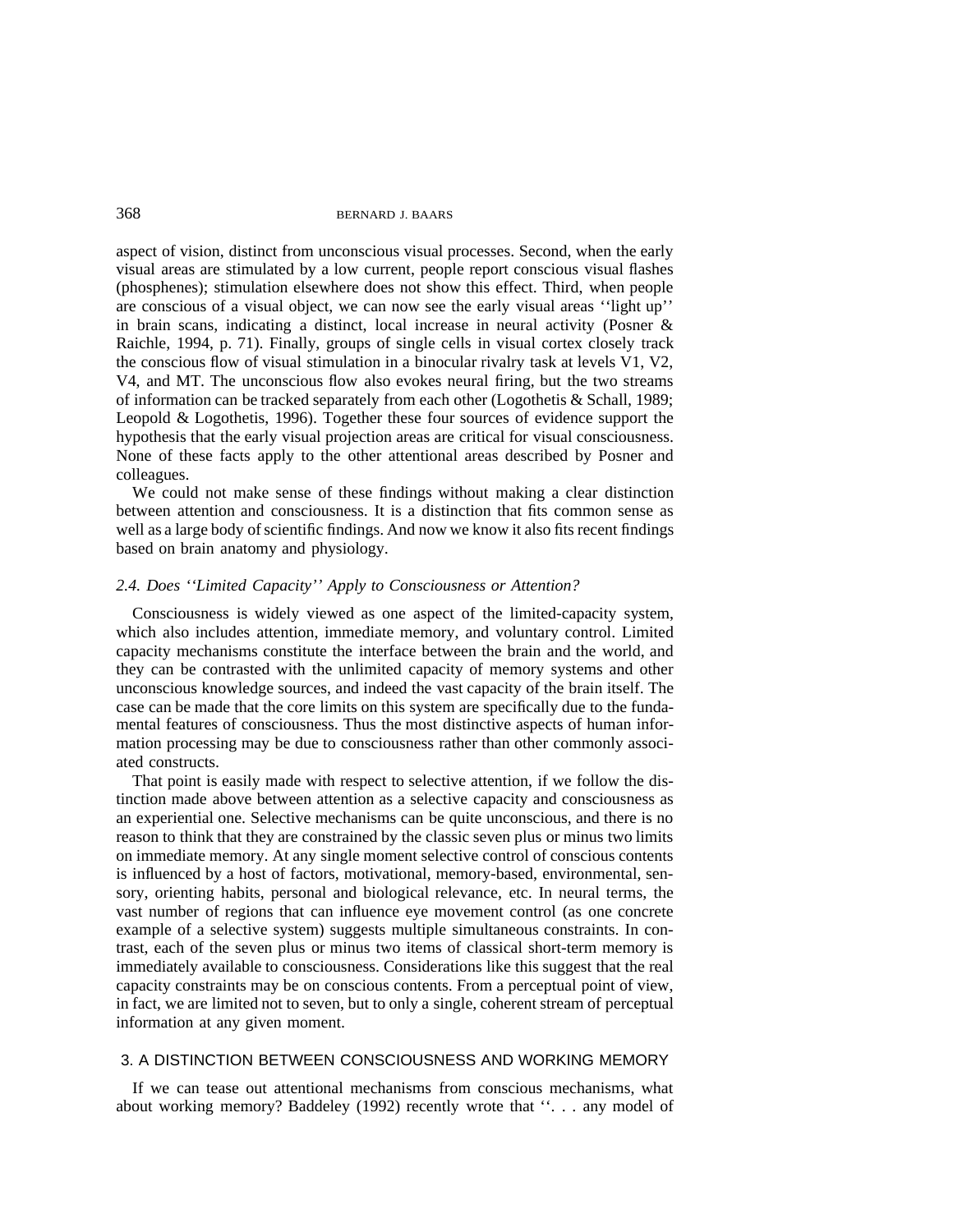human memory that leaves out the issue of conscious awareness would be incapable of dealing with much research.'' Consciousness, he suggested, ''. . . is a means of coordinating information from a number of sources, including the present, specific episodes from the past, and projections as to the future. . . . [It] *operates through working memory.* . . . [I]ts crucial function is that it allows the organism to reflect on the available options and choose a particular action or strategy, rather than being driven by the sheer weight of past experience." [Italics added]

The conscious element in WM has traditionally been called the ''active element.'' This terminology dates to a time when researchers were reluctant to speak of consciousness. Today, we can speak more freely about the WM elements people can report as conscious, using the operational criterion discussed before. The result of acknowledging human experience is theoretically significant. Consciousness is evidently involved in all WM input, output, and voluntary operations, as in explicit problem solving (Baddeley, 1992; Newell & Simon, 1972).

Is working memory the basis of conscious experience, or vice versa? The present paper argues that WM may be a superstructure dependent on the fundamental features of consciousness. Crick and Koch (1990) have argued for ''working awareness,'' in which presumably WM depends upon awareness, and Baars (1988) has shown that a Global Workspace (GW) model of conscious functioning can handle the functions normally assigned to WM. GW theory argues, however, that consciousness itself involves a kind of workspace.

### 4. A DISTINCTION BETWEEN PERCEPTION AND CONSCIOUSNESS

Sensory perception has robust conscious qualities, what philosophers call *qualia:* color, texture, taste, smooth and rough touch, wetness, sharp and dull pain, and so on. Perceptual awareness may be the most ancient mode of consciousness, since the sensory systems are evolutionarily old. Nothing in human experience is as rich and full of subtle details as the sensory world. But sensory perception is not the same as consciousness.

There are two arguments for making a clear distinction between them.

First, there are conscious contents that are not perceptual. Vivid mental images or inner speech are not externally driven, though they often show sensory qualities; and in everyday speech, reportable concepts, beliefs, or intentions are also considered conscious. Philosophers have long argued that consciousness of percept-like events differs from consciousness of abstractions. Abstractions, such as the meaning of ''mathematics,'' do not involve sensory qualia, except as an incidental association perhaps. Finally, clear, reportable, and accurate intentions are also conventionally considered to be conscious. Thus many different kinds of contents can be conscious; perception is only one. This is one argument against the idea that consciousness can be reduced to perception.

A second argument for the distinction is based on evidence for unconscious sensory input representations. Sensory perception involves stimulus representation, but Table 2 shows a dozen different kinds of stimulus representation that are not conscious. Thus perception and consciousness cannot be the same.

In sum, the three constructs that are often conflated with consciousness—attention, perception, and working memory—can be dissociated from it, both operationally and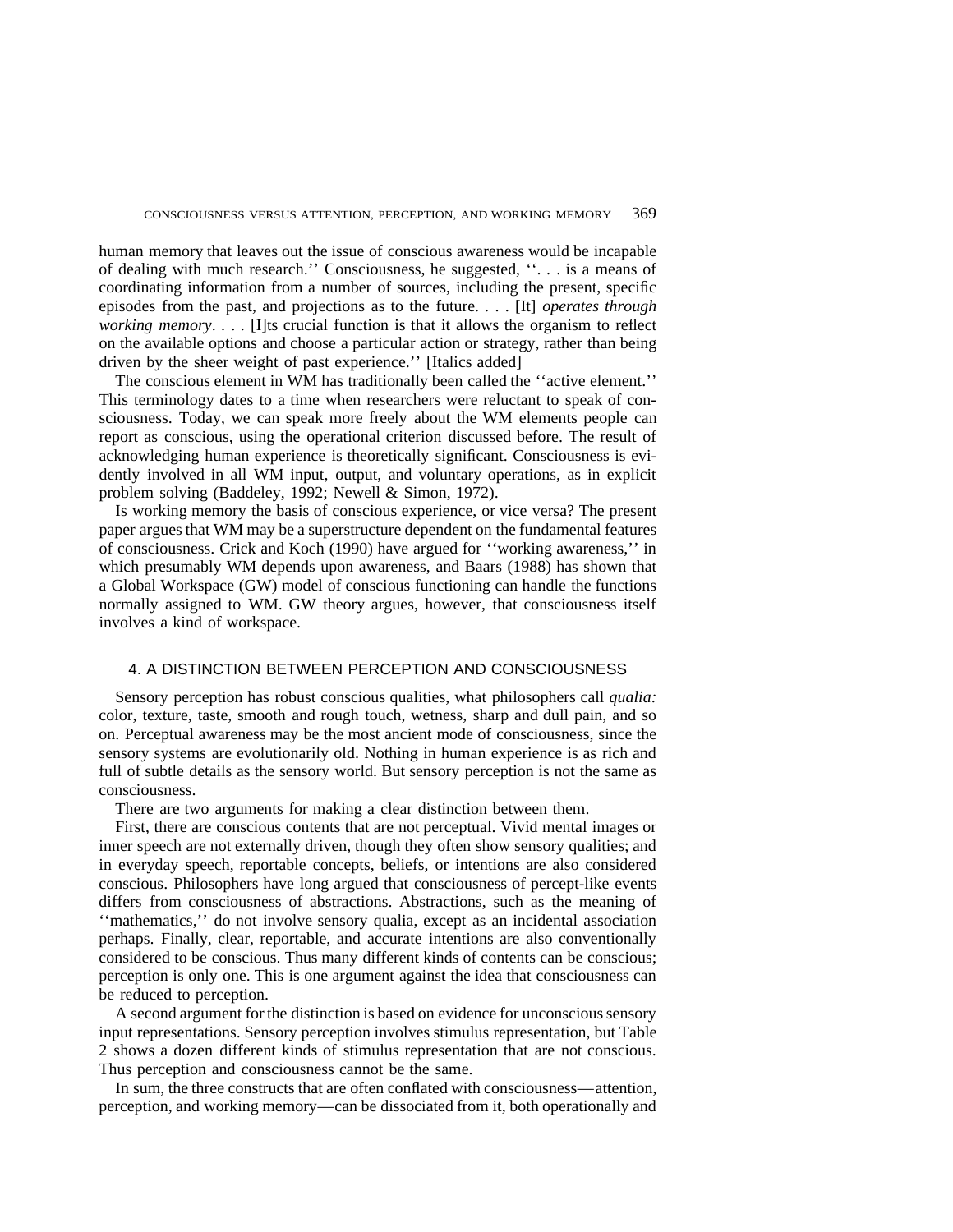#### 370 BERNARD J. BAARS

| I creeptron. Contrasting Conscious and Onconscious Bunnarus I rocessing |                                                                                                                                                                                                                                                                                                                                         |  |  |
|-------------------------------------------------------------------------|-----------------------------------------------------------------------------------------------------------------------------------------------------------------------------------------------------------------------------------------------------------------------------------------------------------------------------------------|--|--|
| Conscious events                                                        | Comparable unconscious events                                                                                                                                                                                                                                                                                                           |  |  |
| 1. Perceived stimuli                                                    | 1. Processing of stimuli lacking in intensity or duration, or centrally<br>masked stimuli<br>2. Preperceptual processes<br>3. Habituated or automatic stimulus processing<br>4. Unaccessed meanings of ambiguous stimuli<br>5. Contextual constraints on the interpretation of percepts<br>6. Unattended processing of perceptual input |  |  |

TABLE 2 Perception: Contrasting Conscious and Unconscious Stimulus Processing

conceptually. Making those distinctions is helpful to clear thought. When we reanalyze existing evidence in light of these considerations, many of the features usually attributed to perception, working memory, or attention turn out to apply to the conscious aspect of these constructs only. As a result, we have far more evidence about consciousness than is usually supposed.

### 5. A THEORETICAL INTERPRETATION: CONSCIOUSNESS CREATES ACCESS TO UNCONSCIOUS RESOURCES, WHILE ATTENTION CONTROLS ACCESS TO CONSCIOUSNESS

The central theoretical claim made here is that attention creates access to consciousness. But why bother to do that? I have suggested elsewhere that consciousness is needed to create access to unconscious processing resources such as the lexicon, autobiographical memory, action routines, and even specific neurons and neural populations (Baars, 1988, 1996). Thus consciousness is the publicity organ of the brain, one that is used to access all of its functions. If this is the case, then attentional mechanisms exist to control access to this publicity organ, the bright spot on the stage of consciousness.

If this is true, attentional selection may be needed for at least two reasons.

(1) To control the allocation of resources by directing unconscious knowledge systems toward significant stimuli and problems, making them conscious in proportion to their informational and motivational significance. Some examples include paying attention to significant personal and biological events; the resistance of significant stimuli to habituation from awareness; and our tendency to pay more attention to problems that demand more novel solutions. If humans lacked access control for consciousness, we would be unable to cope with unexpected emergencies or opportunities.

(2) Regulating the flow of novel information, so that we do not confront either too much or too little novelty. Excessive novelty can be overwhelming. Excessive redundancy wastes mental processing capacity. The nervous system must find a balance between the two, and selective processes may operate to optimize that balance.

### 6. CONCLUSIONS

This paper has attempted to tease apart the theoretical construct of consciousness from three other constructs that are often conflated with it: attention, working mem